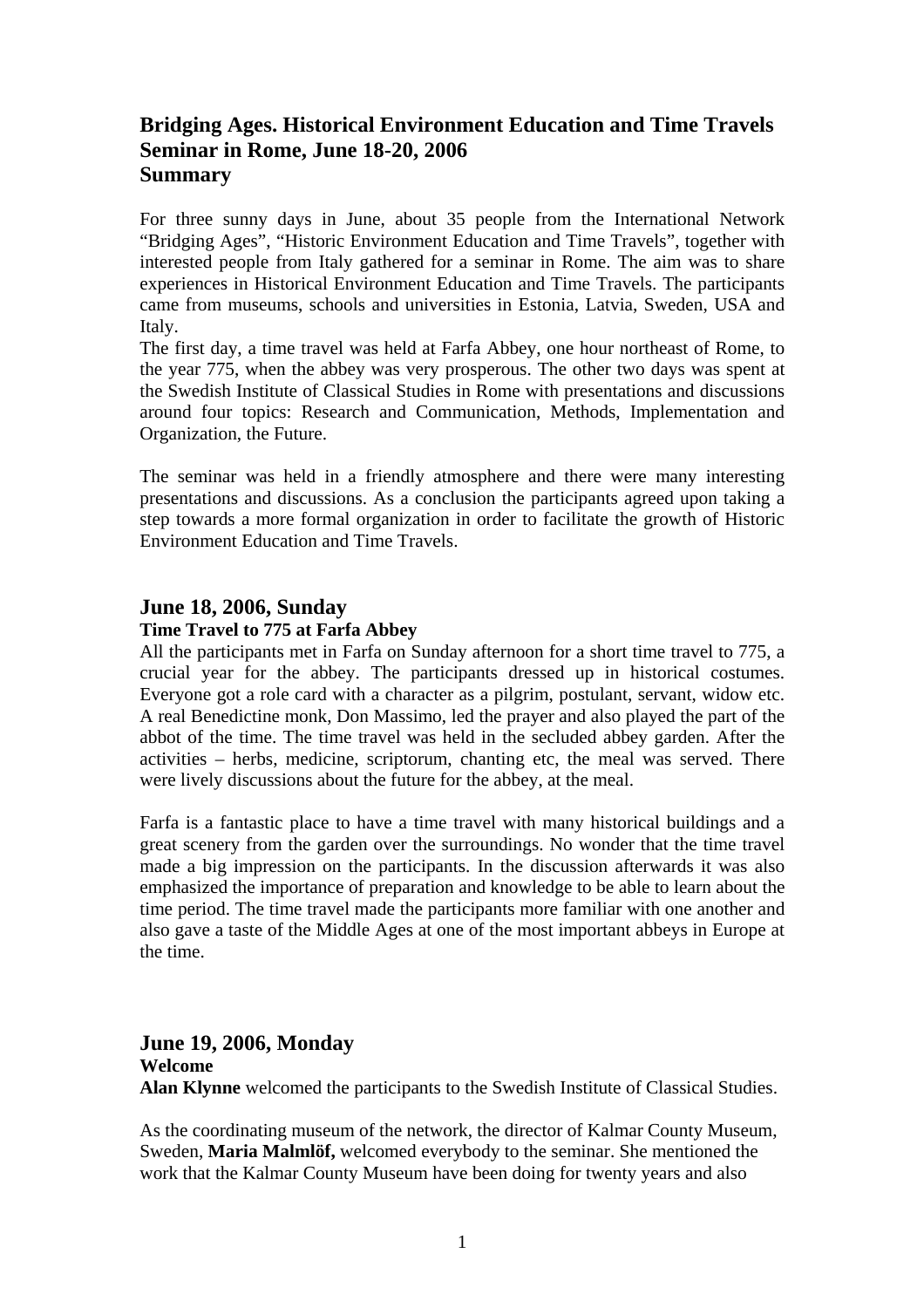made a short resume of the symposium in Vimmerby 2004 and forming of the network.

**Eugenia Bolognesi**, Association Palatina-Istanbul, welcomed everyone to Rome. API is organizing the seminar, together with Kalmar County Museum, and has made all the practical arrangements.

**Massimo De Meo,** Cuore Onlus per l'infanzia made a short speech about Rome as the capital city for children

#### **Historic Environment Education and Time Travels, the International Network**  *Ebbe Westergren, Kalmar County Museum, Sweden*

Ebbe Westergren, the founder of the time travel method, made a summary of the principles and methods of Historic Environment Education and Time Travels: starting with the local history and environment; the students do their own research; the connection between museums, schools, universities and local communities; to freeze time; using all five senses in a time travel. The method is suitable for all ages.

He mentioned the manual for Historic Environment Education and Time Travels that Kalmar County Museum has published this year. The manual includes seven steps  $- a$ local site, research, read the landscape, teacher training, education, time travel and evaluation.

The first time travel was held at a stone age site outside of Kalmar in 1986 and there has been a  $20<sup>th</sup>$  anniversary celebration at the same site in May this year. From 1986 the time travel method has spread to the whole of the Kalmar region, to other regions in Sweden and to several other countries and the forming of an international network.

Ebbe made a short summary of the symposium in Vimmerby 2004. He presented the report, the book, from this symposium, that just has been published. The book is called "Holy Cow – This is great" and includes most of the speeches and activities from the symposium.

He also mentioned the international projects that the Kalmar museum has been working with the last year – Finland, Minnesota (including research for a booklet "Snoose Boulevard and the Golden Mile"), New Mexico. In 2006 the Kalmar Museum is also working a lot with the Cape Winelands district in South Africa and the first time travel was held there in March this year.

### **Topic: Research and Communication**

#### **Research between sources and archaeology, the Romans**

*Eugenia Bolognesi, Association Palatina-Istanbul, Italy* 

Eugenia heard about the Kalmar method for the first time at a conference in Cheltenham, England in 2001. She was immediately fascinated and thought that this method could be a good way to awake the interest in history in Italy. One of the problems is that people/ the students in Rome see the historical remains every day and could get rather tired of the Ancient Times.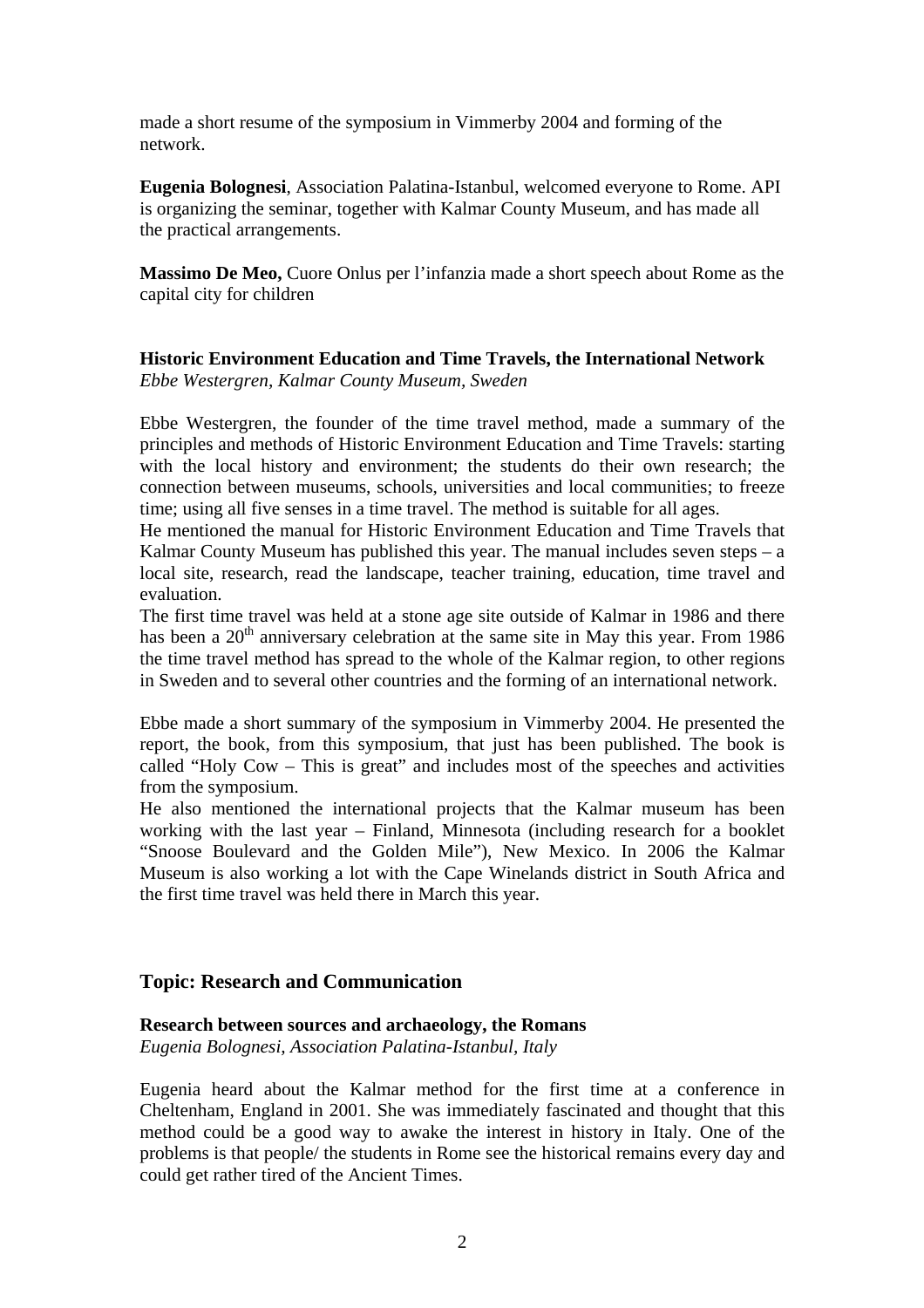In the time travels in Italy certain parts have been in Latin, for instance a comedy of the Roman author Plautus. This is a way to show that Latin once was a spoken language.

Eugenia emphasized the use of the real monuments. Time travels are a way to keep the monuments alive and also to preserve them. She mentioned the importance of bringing the good feelings from the past to the people of today.

She ended her speech with saying that research makes you fall in love with the time period you are studying.

#### **Historical knowledge and time travels**

*Simon Malmberg, Uppsala university, Sweden* 

Simon Malmberg mentioned shortly how the historical knowledge was used in the time travels in Rome, at the Palatine 404 AD and Villa dei Quintilii, 180 A.D.

#### **Research in Historical Documents**

*Jon Hunner, New Mexico State University, Las Cruces, USA* 

At New Mexico State University Jon have for some years lead a semester long time travel-course for graduate and undergraduate students inspired by the Kalmar County Museum. They have also published a manual about Time Traveling in New Mexican history, 1776. In the course the university students make research in historical documents from the chosen time period. In the end of the semester they arrange time travels for students from mostly elementary and middle schools.

Jon talked about the research for the time travel to 1937 that was arranged last year. Research is the basis for the time travel. He divided the sources in primary and secondary sources. The primary sources are manuscripts, diaries, journals, newspapers, advertisements, letters, speeches, interviews, documents produced by the government, photographs/audio recordings etc. Secondary sources are interpretations and evaluations of primary sources, for example biographies, journal articles, monographs.

Jon mentioned that historians are good at "predicting the past."

During the research the university students find themselves a character with name, family, place to live, religion, profession etc. The characters could be real people or "composite" characters. The Census of the population is a good source for finding individual persons. Last autumn the public was also involved in the time travel at the end of the season.

### **Discussion**

### **Research and communication**

The discussion was focused on how to make research and communication integrated parts. The discussion started in small groups and was then summarized in a common discussion. Here are some of the things mentioned:

- Too little cooperation between museums, schools and universities
- The museums are important, many professions working together
- Time travels (research and communication) are often dependant on one person
- Several people underlined the quality of the work
- Research about everyday life is very important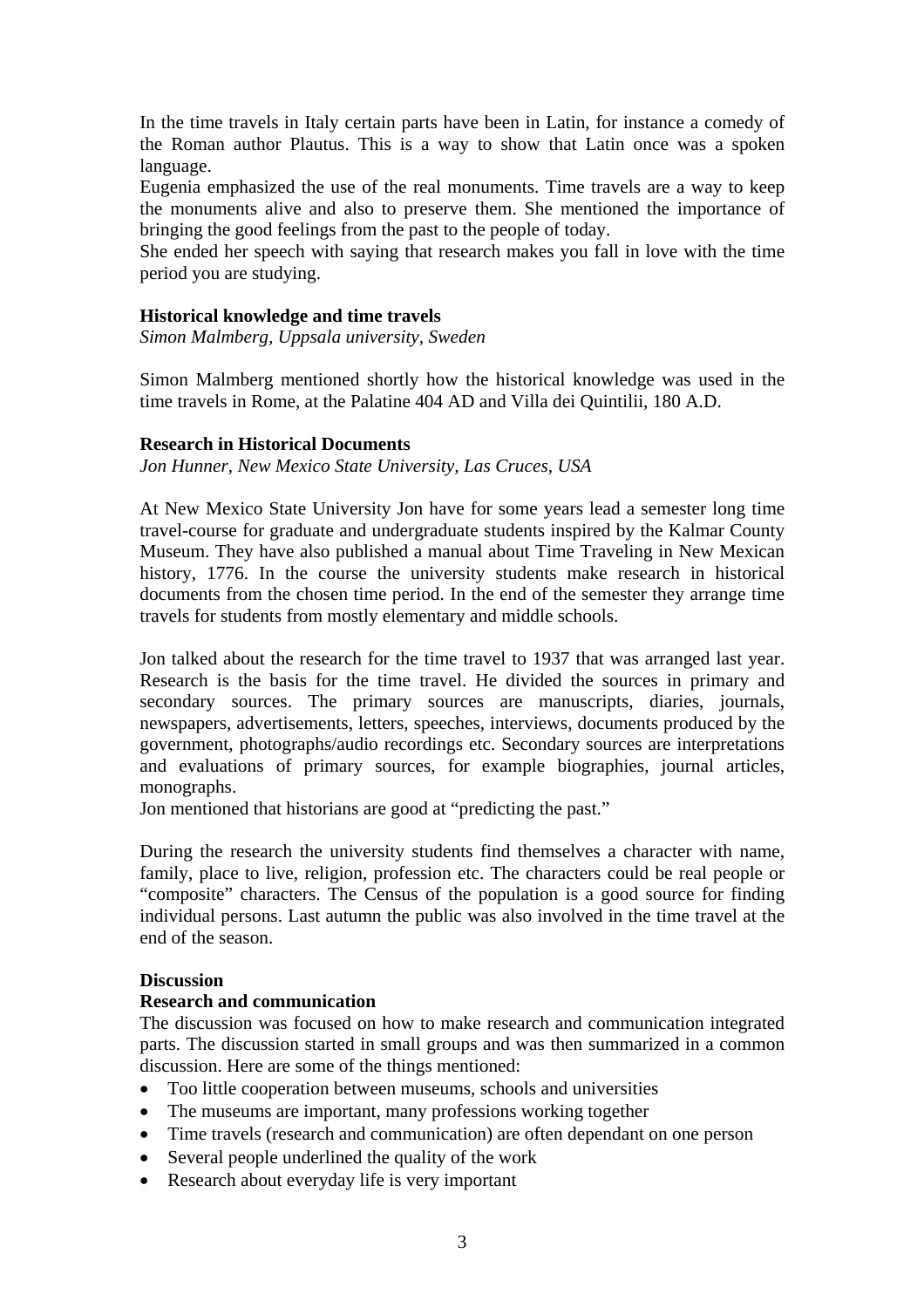- Using the real monuments
- Everyone is interested in the past (but not everyone is interested in history)

## **Topic: Methods in Historic Environment Education and Time Travels**

#### **Explora and the Young Peoples Involvement**

*Chiara Anguissola, Explora, Special project department* 

Chiara made a short presentation of the new Children's museum in Rome, Explora. Time Travels could be an interesting method to add to the other pedagogical methods at the museum.

#### **Time travels, a new perspective for museums in Latvia**

*Agrita Ozola, Tukums museum, Latvia* 

Agrita Ozola, director of the Tukums museum, made a presentation about the use of the time travel method in their museum, especially at the German estate, Durbe manor. Time travels are important in creating identity. Agrita mentioned the report from the UNESCO's Commission of Education: "The Education for the 21st century" - to get knowledge, to learn to do, to learn to live together, to learn to be.

Most of the museums in Latvia have static exhibitions and a one-line communication.

With sociological research they have found out that visitors prefer an informal learning process with interesting events, experience and a social occasion. With that in mind, the Tukums museum organised time travels for students: "Let's experience the year 1905". The time travel was about the agrarian revolution in Russia and a revolt in Tukums. Before the time travel the museum staff made a lot of research in the archives to find out the real stories to compare with the myths. Many people at the museum worked together. The time travel program consisted of an illegal meeting in the park of Durbe manor, producing of proclamations, planning of the revolt, reading the articles in the newspapers, an afternoon tea and storytelling.

After the time travel there were thorough evaluations made, with the museum staff, the students and the teachers. Although the students didn't have any historical costumes, everyone enjoyed the event. The students improved their knowledge and understood a complicated process, and also that this was real life. The time travels were also important for the internal communication at the museum.

As one result, lectures about the Time Travel method are now included in the Master's Program in Environmental Studies at the University of Latvia in Riga. Another result is that time travels will continue at the Tukums museum, hopefully with historical costumes and more properties.

### **Didactic experiences in Vimmerby and Frödinge**

*Lars-Åke Andersson, Agneta Regell, Anna Olausson, Gunilla Gustafsson, Vimmerby municipality, Sweden* 

The Vimmerby municipality and Kalmar County Museum has a formal agreement about working together in various projects. As a direct result of the symposium in Vimmerby, 2004 the municipality and the Kalmar museum has started a school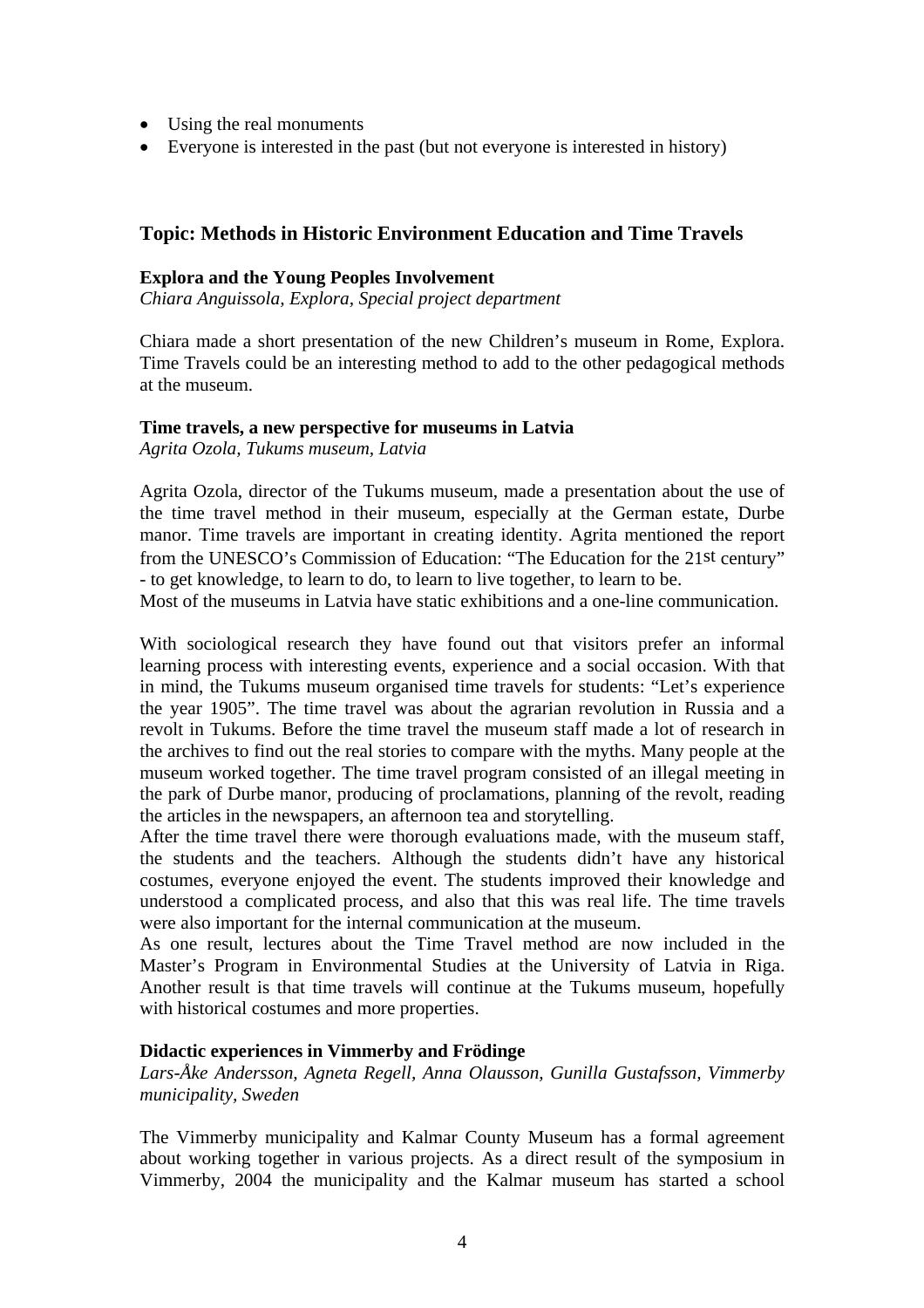project about using the local history in the education. Four schools take part in this pilot project. They are working with different remains and time periods: the Stone Age, The Iron Age, the Middle Ages, the  $17<sup>th</sup>$  century, the turn of the century 1900 and the 1950s. Agneta Regell introduced the pedagogical project that will continue until 2007.

Lars-Åke Andersson, Frödinge school, showed a film about a time travel to 1611 with grade four. Before the time travel the Kalmar museum had two training days for the teachers at Frödinge school, about the time period and what happened in Frödinge. The students were well prepared before the time travel. They acted as people from the area who had to flee in the woods because of the threat from Danish troops. In the woods they prepared for an "ordinary" life and how to act if the Danish soldiers came. The students learnt a lot about an important time period in Swedish history and how it affected their own neighbourhood in Frödinge.

### **Discussion**

### **Time Travel methods**

Here are some ideas, mentioned in the discussion, useful when making time travels:

- Staff training in museums, universities, schools
- Repetition, the same time travel over and over again
- Time Travel as a day of positive emotions
- Some roles are difficult for students, i.e. noble persons
- Discussions of the time period and the key questions are important in the time travel
- Historical costumes are important (but Tukums museum shows that it is possible to do it anyway) as well as the properties
- The place/ the site is important
- Working together with local historical societies and the local community
- Positive teachers are needed in the time travel
- The support from the directors of the museum/school is important
- Preparations are crucial
- The opening and the closing ceremony create the atmosphere
- Make an agreement with the students before the time travel

## **June 20, 2006, Tuesday Time Travels in Estonia**

### **Experience day as a learning opportunity**

*Leen Joesoo, Tallinn University, Old Town Educational Collegium, Talinn, Estonia* 

Leen, history and social science teacher at the Old Town Educational Collegium in Tallinn, made a presentation of her master studies at the Tallinn University. It focuses on experience days as learning opportunities.

We are living in a global and movable world with an enormous amount of information and life is changing very quickly. What is needed is life-long learning and the creation of a learning society. For helping this process we as teachers should know how people learn and how we can support the learning process. Today we say that experimental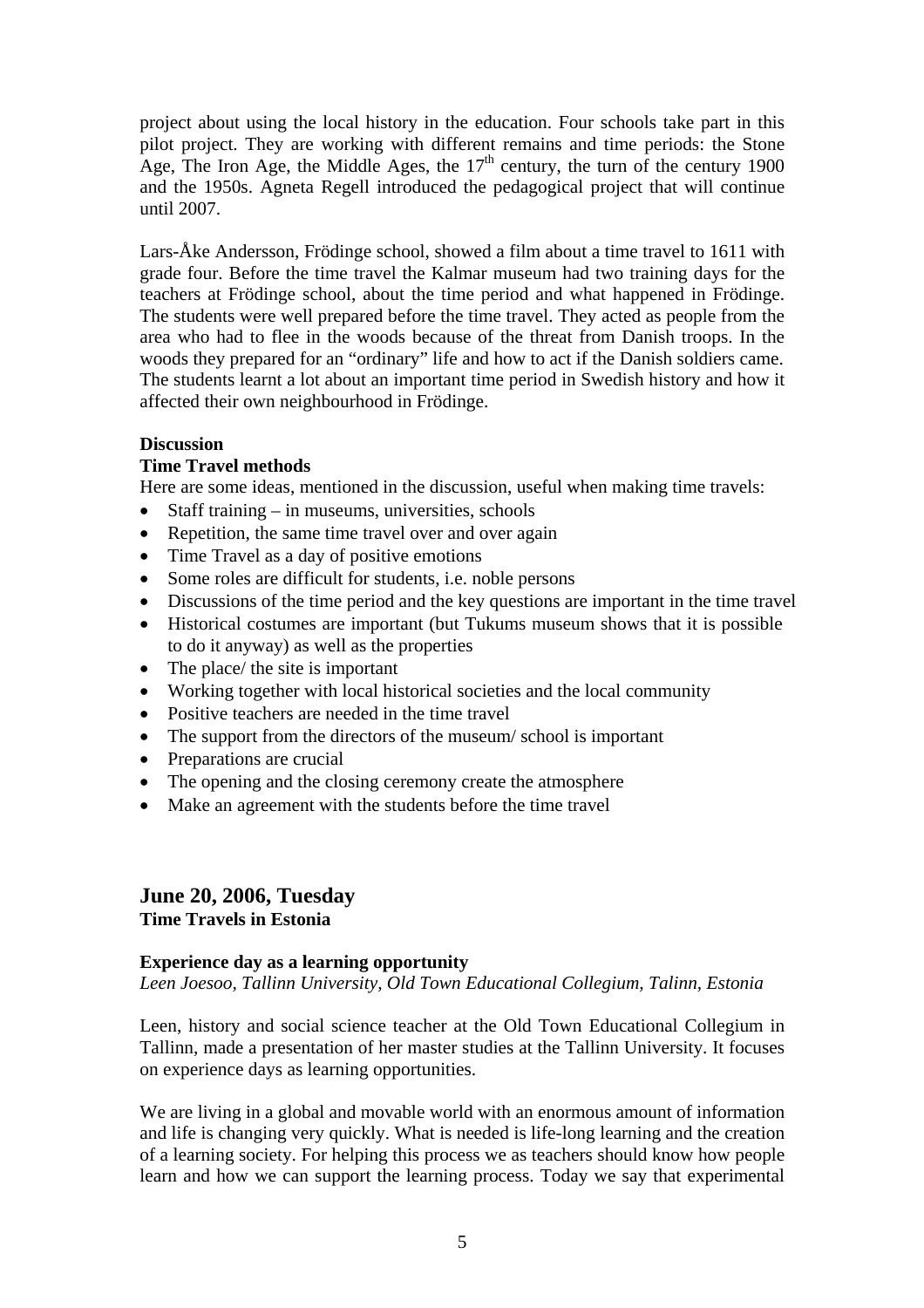learning is important, no learning without an experience. The teachers should help people to be aware of their experiences, find new experiences and reflect them. The social environment and the social situation must be considered.

The time travel method is a learning opportunity suitable for a learning society. In the time travel method we use various subjects in the teaching: history, cultural heritage, working skills, handicraft, music, social abilities, science etc. The method is suitable for all ages and also for disabled people. It supports life-long learning. And as we use all five senses, the learning is long lasting. Time travels help learners to reflect their experiences in a captivate way.

### **Tallinn 1576, The Livonian War**

*Toomas Abiline and Ade Lehtse, Tallinn City Museum, Sirje Rohtla, Old Town Eduacational Collegium, Talinn, Estonia* 

The Tallinn City Museum and the Old Town Educational Collegium in Tallinn have for four years organised time travels using the Kalmar method. Toomas Abiline made a presentation about their last experience, a time travel to 1576. The students made a lot of preparations in school. At the start of the time travel the students walked from the school to the historical site. Every step they took was nine months back in time. In the time travel the students prepared for a war against the Russians. They cast bullets and forged arrowheads. They made ropes and strings, ammunition pouches and trained for the defence of the town. The day culminated with the arrival of Moscow's Grand Duke's envoy, Kelar Terpigoryev. Everybody had a meal together and their were even some dancing for the Duke. The day ended in the same way as it started, a procession back to the school, every step nine months. Interesting to note is, that passing tourists and interesting citizens could see and enjoy the time travel.

After the event the students filled in an anonymous questionnaire. The feedback was very positive. The students liked the blacksmith work, the weapons but also making the leather pouches and the procession. They also hade some suggestions for the future, like using the bow and arrow, throw a knife, make their own cookware and have a pillory. Several students thanked the organisers for the best day in their seventh grade.

### **Topic: Implementation and organization**

### **Time travels in Italy**

### **Villa Adriana: Didactic programs and archeoguides**  *Benedetta Adembri, Anna Conticello, Ministery of Cultural Heritage in Italy*

Villa Adriana belongs to UNESCO's cultural heritage list. They have invented a video guide for children. The guide gives information about the historical place and help the users to get a good picture of the Roman Villa.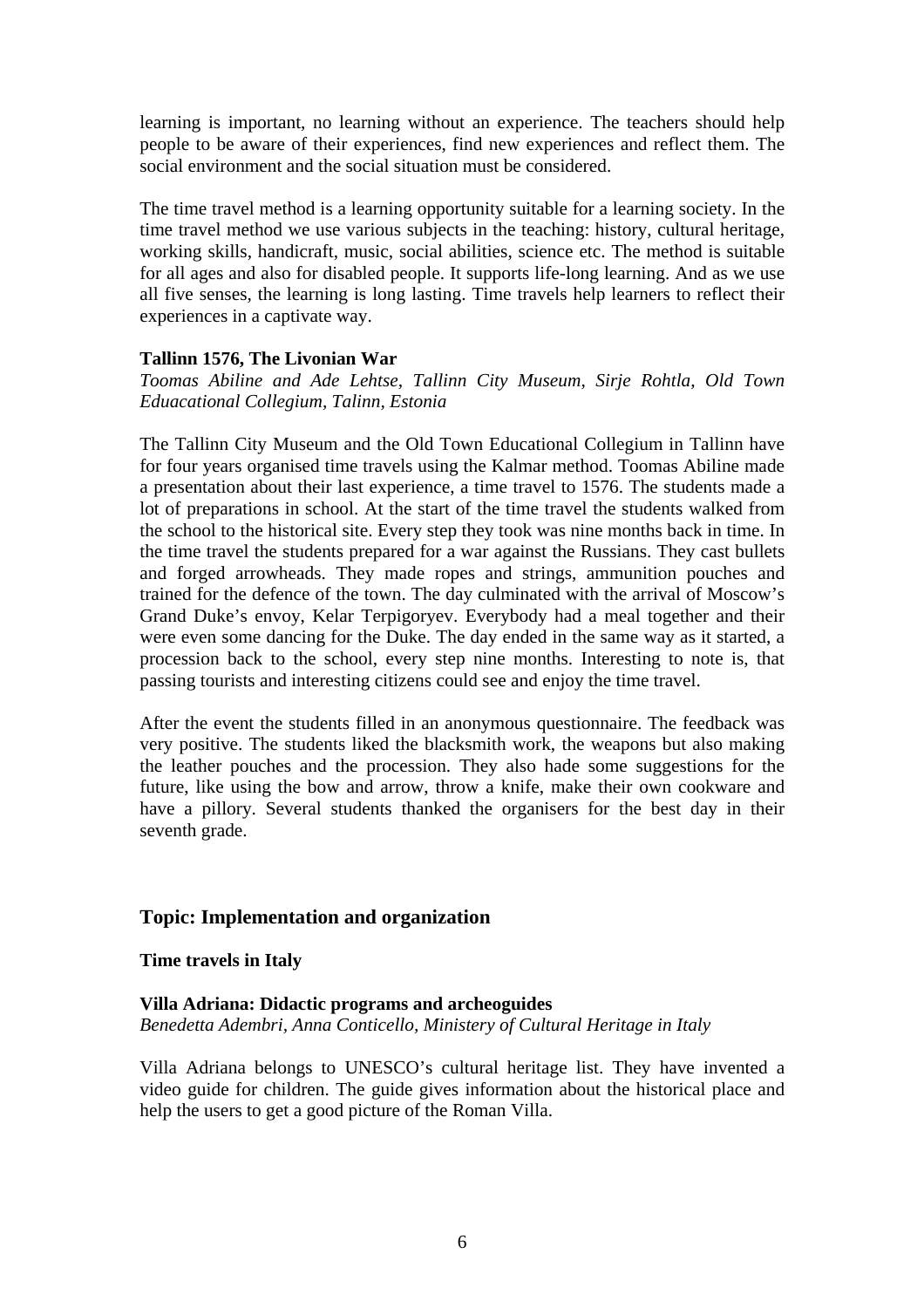### **Farfa and Time Travels with students**

*Cristina Castiglione Humani, Association Palatina Istanbul* 

API has organized time travels, both 2005 and 2006, to the year 775 AD at Farfa Abbey. The students learn to write with quill pens, sing Gregorian chorals, boil soap, make medicine and cook medieval food.

#### **Prata Sannita 1494, a late medieval castle**

*Lucia Daga, Association Palatina Istanbul* 

In Castello di Prata they have program for children, focusing on grade four-five. They are interested in developing the program and make time travels.

#### **Time Travels at the Palatine and Villa dei Quintilii**

*Valerie Hughes, Core International School* 

Valerie presented the time travels they have made to the Roman Times, at the Palatine and Villa dei Quintilii, with the support from Eugenia Bolognesi and the Kalmar County Museum.

### **Future of Time Travels and the International Network**

*Jon Hunner, New Mexico State University, Las Cruces, USA* 

Jon started saying that Kalmar County Museum is like Johnny Apple-seed, a mythical person in the USA, who threw seeds on the ground when he was travelling. The apple trees started to grow here and there. He left his marks- the apple trees in various places. How do we all become Johnny Appleseeds and spread our ideas and the time travel method? How do we make the organization grow?

Jon talked about professionalizing the Bridging ages network. Do we want to make Bridging Ages a more formal organization with elected officials, annually scheduled seminars and a newsletter or a magazine?

How do we spread the word? Take time travels on the road – conferences - a newsletter - media coverage - articles in professional journals –etc.

We have to collaborate with other museums and organizations within our own country.

How do we evaluate the effectiveness of the time travels? Scientific studies are needed.

Jon mentioned Vygotzky's zone of proximal development as a fundamental pedagogical theory for time travels. He talked about experienced history, multiple learnings and time travels as a way to teach wisdom, not only knowledge.

Jon said that Historic Environment Education is also for instance: oral history – historic preservation – heritage tourism – historic books.

Jon's conclusions were

- The need for the network to publicize in popular and professional journals and show the effectiveness of time travels as a learning method
- Expend the idea of Historical Environment Education
- Partner with other organizations
- Create a more formal organization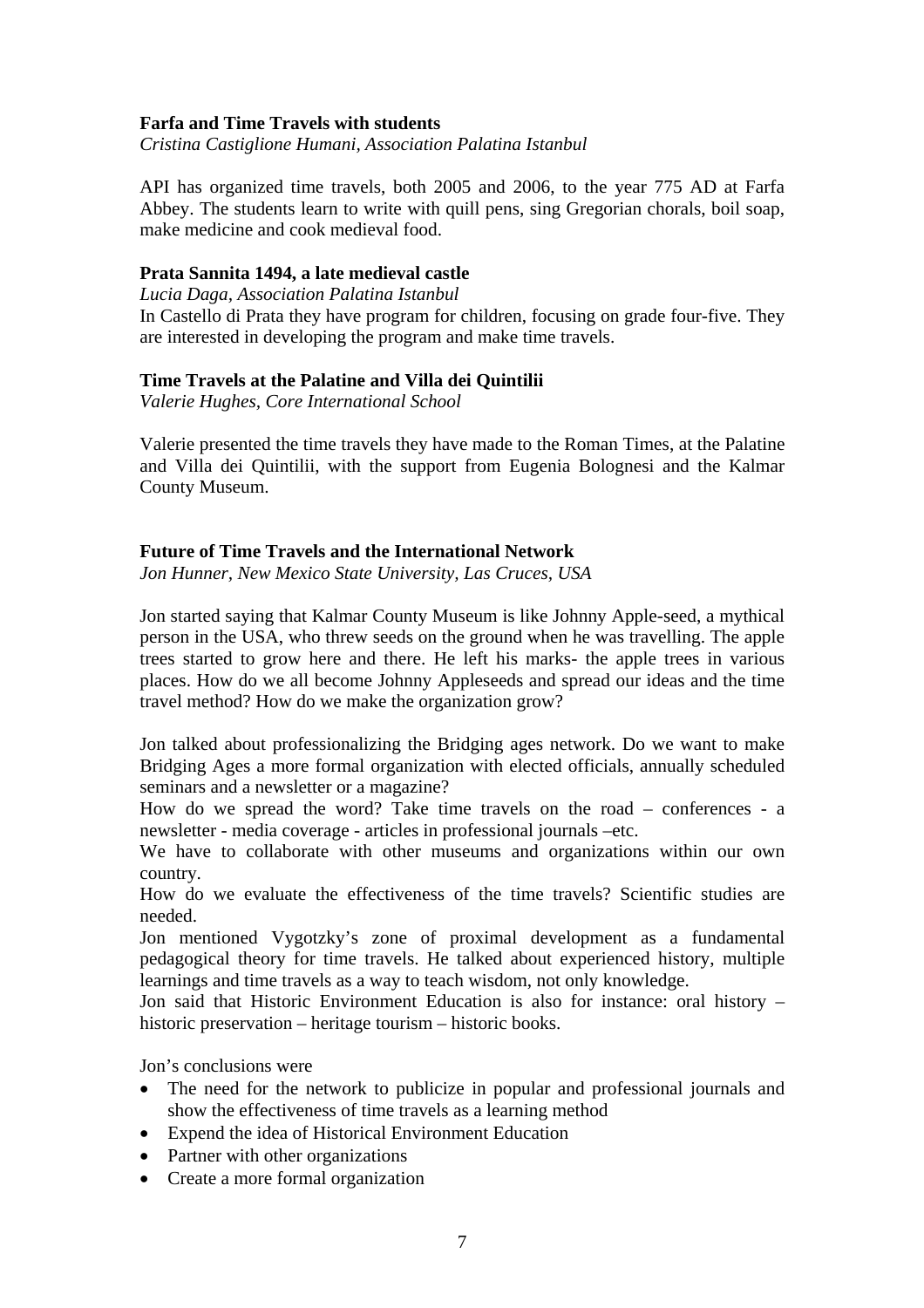### **Discussion**

Spreading the word, problems and possibilities

### Problems

- Money economical resources is needed, support from where? Fee for the participants
- Bureaucracy
- Curriculum of the school (or maybe an opportunity?)
- The academic world (also an opportunity?)

## **Opportunities**

- Newsletter
- Home page to improve the home page, publish news, presentations etc.
- Life long learning historic environment education has no age limits, also working with adult people.
- Funds
- Unesco
- Partner with other institutions museums, schools, universities, local historical societies etc.
- Academic research about effectiveness, meaning-making, time travel method in a learning process.
- Theory more talk and more research about the educational theories connecting with the time travel method
- Find interesting topics
- Teacher training
- Articles in magazines
- Conferences/ seminars continue with annual conferences/ seminars, make presentations at other conferences
- A more formal organization of the network

## **Conclusions**

The participants of the seminar decided the following:

- 1. To re-elect Kalmar County Museum and Ebbe Westergren as coordinator of the Bridging Ages network.
- 2. To work towards a more formal organization of the network. A planning committee of three-four persons will make a draft of a mission statement and of a future organization. This will be discussed at the next seminar in 2007. Ebbe Westergren is head of the committee and selects the others (Agrita Ozola, Eugenia Bolognesi and Jon Hunner).
- 3. To improve the homepage on a separate domain (www.bridgingages.com).
- 4. To start a newsletter, preferably four times a year. Maria Malmlöf made the offer that Kalmar County Museum could be responsible for the web page and the newsletter until the next seminar of the network.
- 5. Agrita Ozola invited to the next seminar/ conference in Tukums, Latvia, in the end of September 2007. Welcome to Latvia!